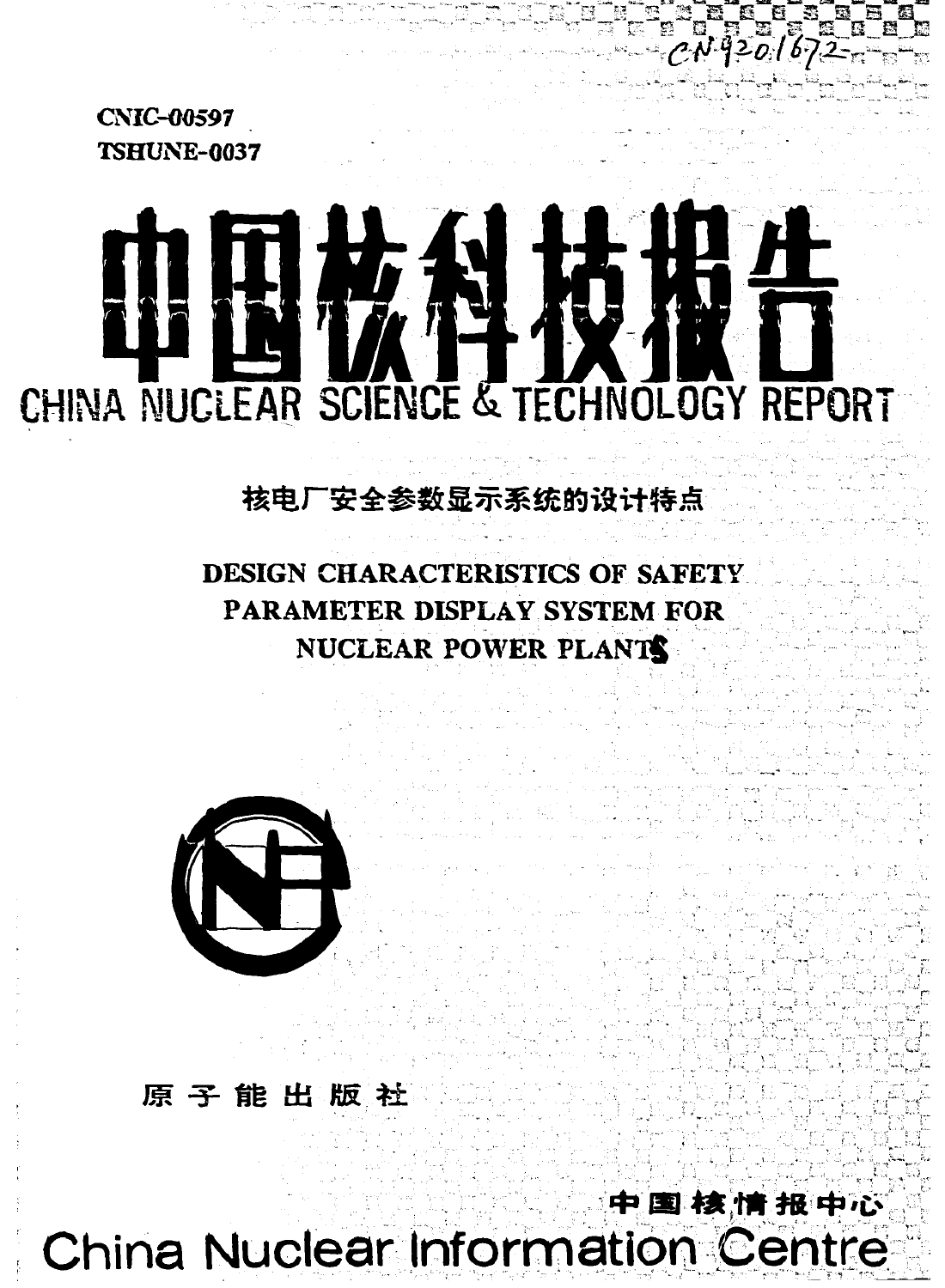

张源芳:清华大学核能技术设计研究院副研究 员,1961年毕业于清华大学工程物理系核物理 电子学专业,1964年该专业研究生毕业。 Zha Yuanfang: Associate professor of the Institute of Nuclear Energy Technology, Tsinghua University. Graduated from the Department of Engineering Physics of Tsinghua University in 1961, majoring in nuclear physical electronics and graduated from the same speciality as a postgraduate in 1964.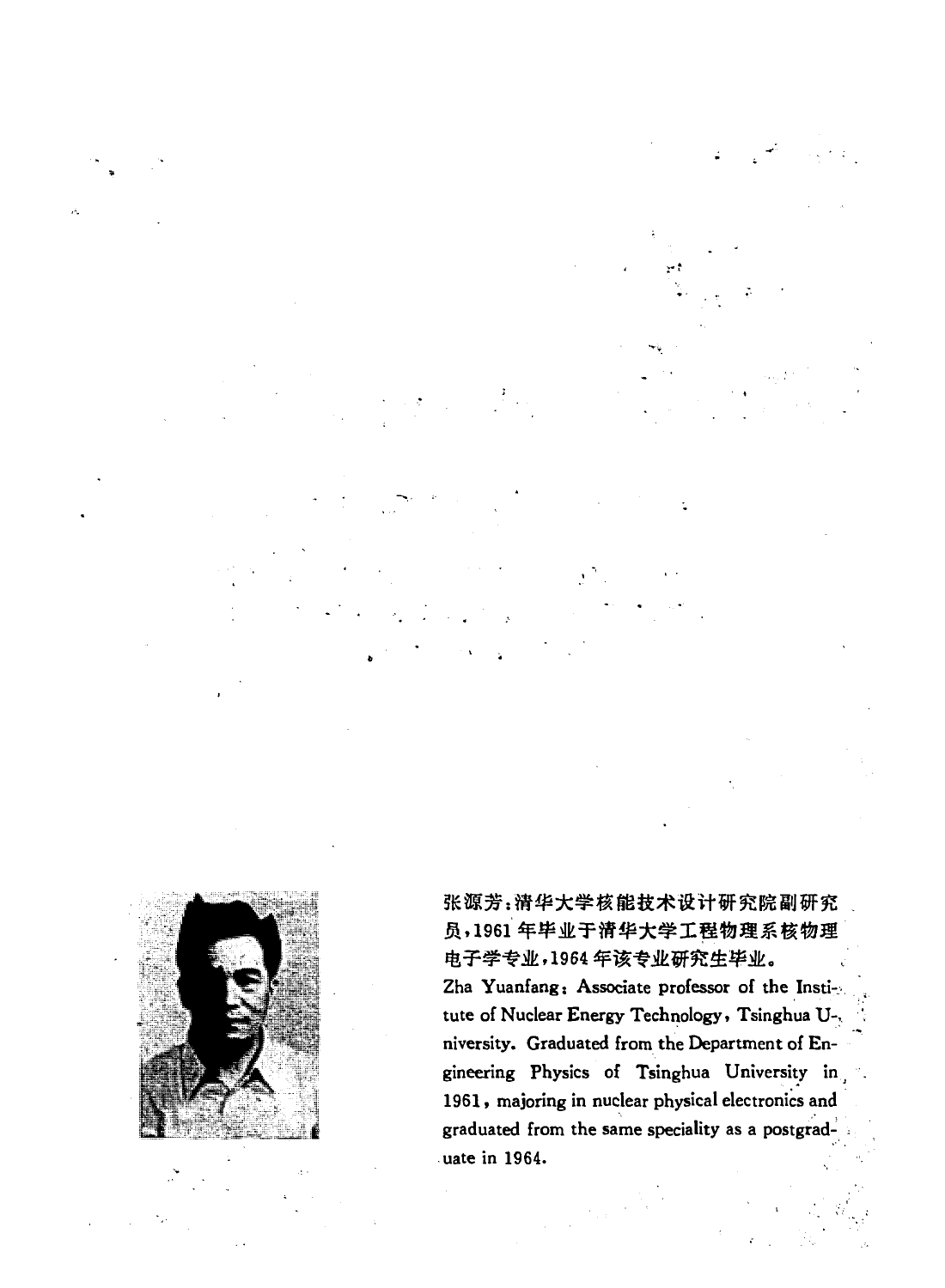# CNIC-00597 TSHUNE-0037

# 核电厂安全参数显示系统的设计特点

### 张源芳

(清华大学核能技术设计研究院,北京<br><br>猫<br> **要** 

介绍了清华大学开发的核电厂安全参数显示系统的设计特点, 其中包括了系统功能上的新特点: (1)分层显示结构; (2) 显示格式 设计中的人因技术; (3) 核电厂安全状态的自动诊断; (4) 安全参数 显示系统使用范围的扩展; (5) 灵活的硬件结构。同时还介绍了新的 设计方法: (1) 完全采用国际设计标准; (2) 严格选择安全参数; (3) 在多任务操作系统下开发软件;(4) 使用核电厂模拟器作为验证工 具。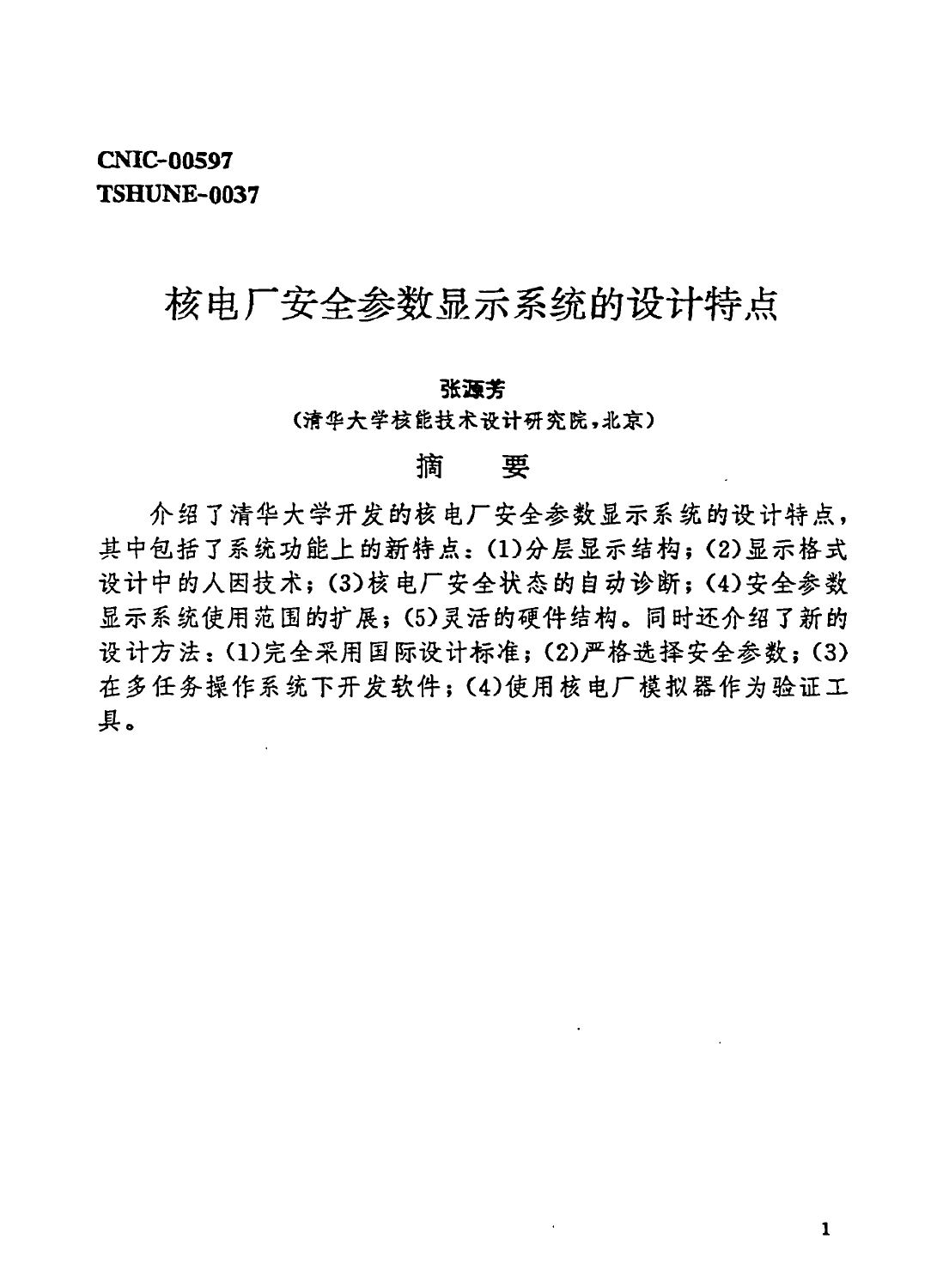# DESIGN CHARACTERISTICS OF SAFETY PARAMETER DISPLAY SYSTEM FOR NUCLEAR POWER PLANTS

Zhang Yuanfang (INSTITUTE OF NUCLEAR ENERGY TECHNOLOGY, TSINGHUA UNIVERSITY, BEIJING)

## ABSTRACT

The designing features of safety parameter display system (SPDS) developed by Tsinghua University is introduced. Some new features have been added into the system functions and they are:  $(1)$  hierarchical display structure;  $(2)$  human factor in the display format design; (3) automatic diagnosis of safety status of nuclear power plant; (4) extension of SPDS use scope; (5) flexible hardware structure. The new approaches in the design are:  $(1)$  adopting the international design standards; (2) selecting safety parameters strictly; (3) developing software under multitask operating system; (4) using a nuclear power plant simulator to verify the SPDS design.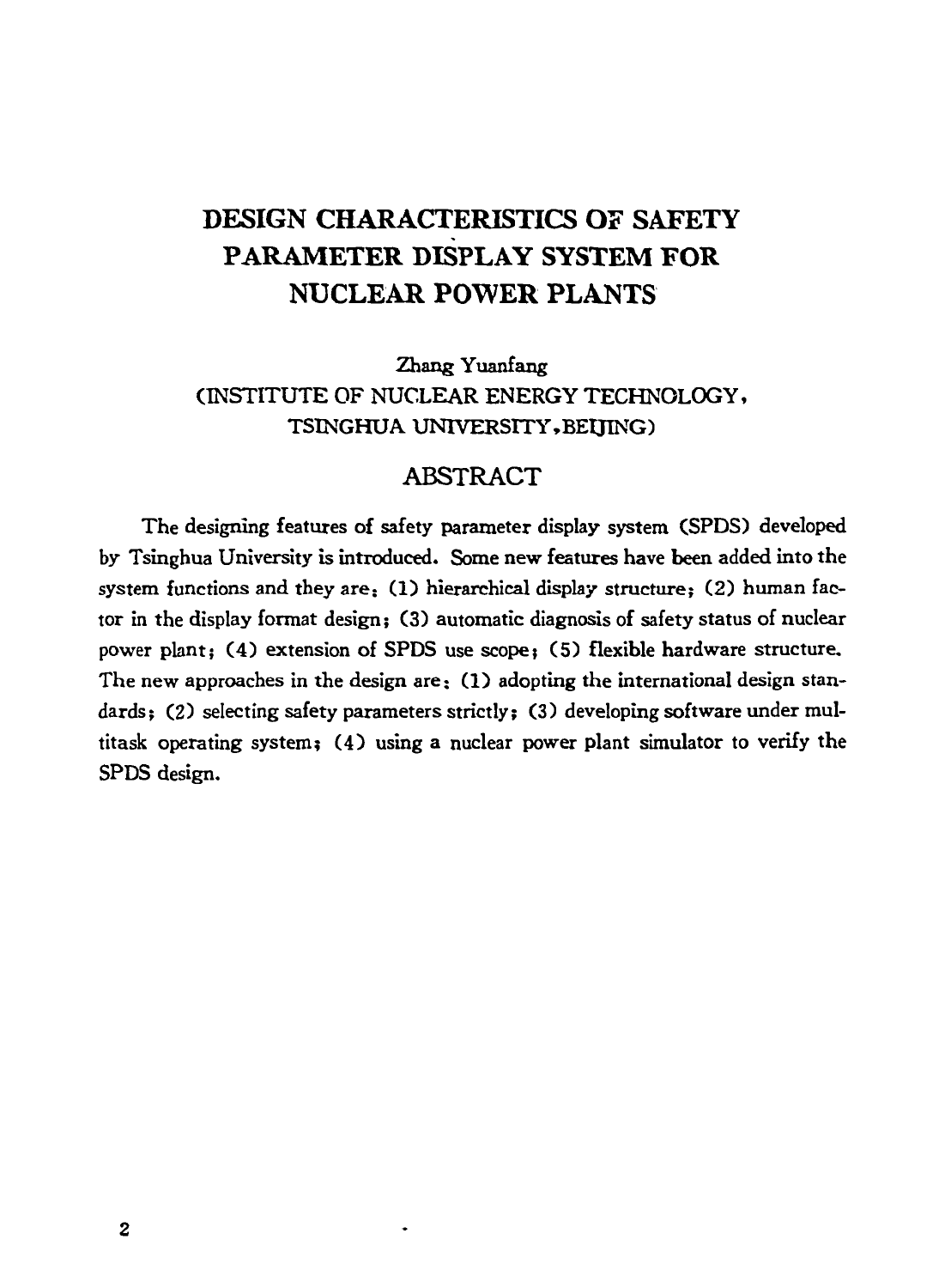Safety parameter display system (stimulation) of the nuclear power plant has been completed after three-year development and passed the verification and validation organized by The National Nuclear Safety Commission of China in this year. Comparing the SPDS developed by our project team with the similar kind of safety instrumentation systems developed by other institutes of our country and the SPDS issued by other countries, this SPDS has some new ideas and characteristics in the system function and design method.

### COMPLETE ADOPTING INTERNATIONAL DESIGN STAN-1 **DARDS**

In order to let our designed system to achieve the advanced world level and to carry on the technical exchange with other countries or the related international organizations, the general international design standards must be adopted. When we designed this SPDS, we collected and adopted all international standards about the SPDS issued by International Electrotechnical Commission (In fact, these standards have been or will be adopted equivalently as the national standards of China). Among them there are two main standards.

(1) IEC 960: Function Design Criteria for a Safety Parameter Display System . for Nuclear Power Stations, which was issued by IEC in 1988. This standard was worked out based on the experience summary of the SPDS development of each country within recent 10 years. It includes the detailed requirements about the general performance, function design criteria, display format, data validation, operability requirement and function testing of the SPDS.

(2) IEC 880: Software for Computers in the Safety System of Nuclear Power Stations, which was issued by IEC in 1986. This standard completely stipulates the design principle, progamming method and testing criterion used to design a software for computers in the safety system of nuclear power plants.

Based on the complete analysis of these standards, all clauses of these standards are adopted strictly, except that the system avilability requirement is relaxed limitedly because of the nature of this simulation system. Our experience proves again that this step is the basic guarantee for our designed system to achieve the advanced world level.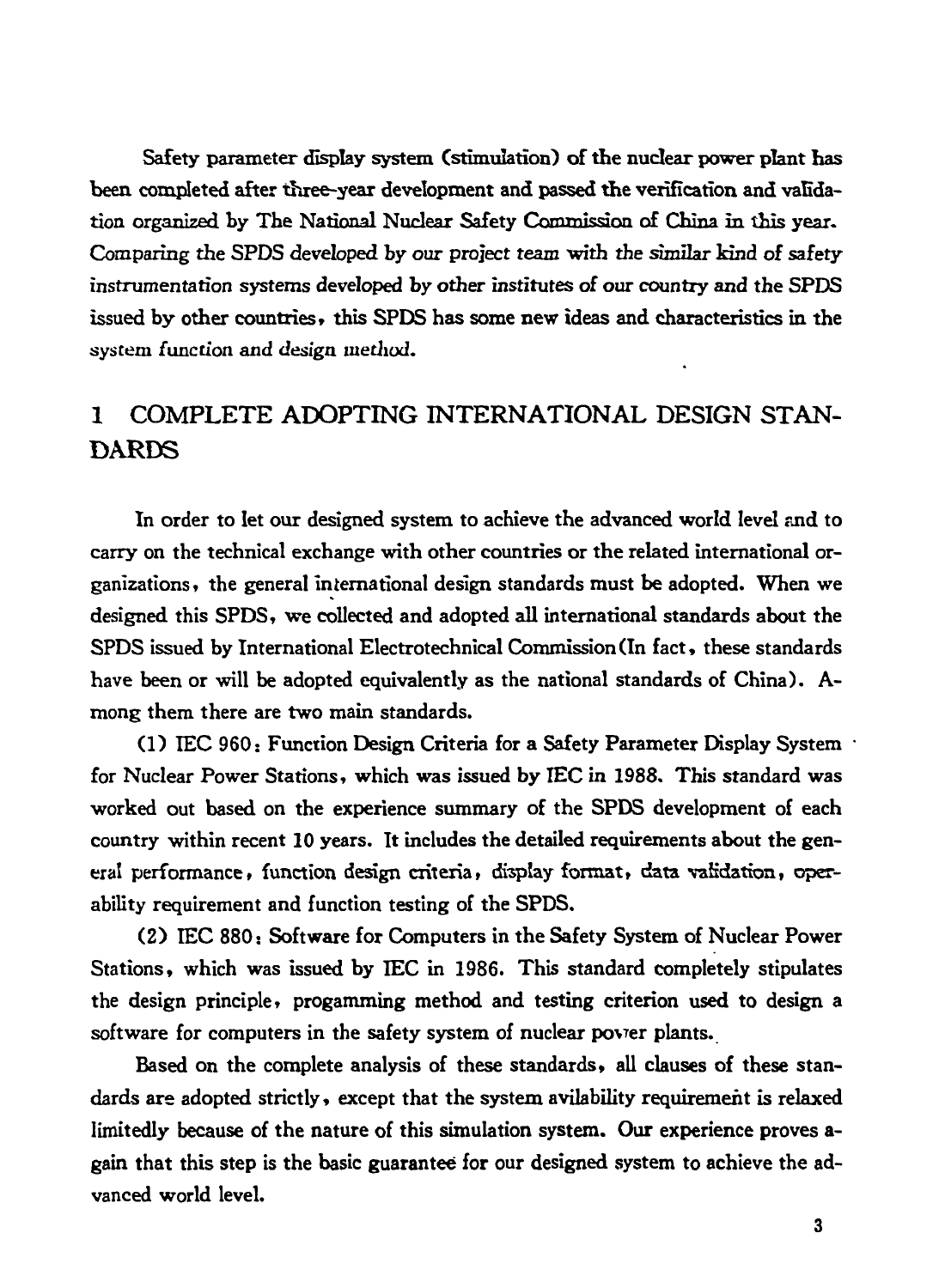### $\boldsymbol{z}$ STRICT SELECTION OF SAFETY PARAMETERS

The SPDS should be designed to bring together a minimum set of the plant safety parameters which can aid the operators to analyze and diagnose the plant abnormality and assists the operators to select the most effective corrective actions. The number of the safety parameters can not be too less that they are not enough to reflect exactly the overall safety status of the nuclear power plant and the number can not be too much that it might follow the same disastrous road of the old instrument panel. Therefore, it is a main technical key in the SPDS design to select carefully each safety parameter.

(1) Selecting safety parameters starting from the point of safety analysis of the nuclear power plant. In order to guarantee safe operation of the nuclear power plant and avoid radioactivity leaking out from the reactor system, the general safety function can be divided into six critical safety functions. It includes reactivity control, reactor core cooling, core heat removal, pressure boundary integrity, containment and coolant inventory. Several parameters should be selected to indicate the safety function integrity degree for each critical safety function. According to the importance and reliability of each parameter to reflect the general safety of whole plant or a certain critical safety function, 8 parameters showing the general safety of whole plant, 45 parameters indicating integrity degree of six critical safety functions and 64 auxiliary parameters determining further the accident cause are selected finally.

(2) Verifying the accuracy of the safety parameter selection starting from the point of using the emergency procedure of the nuclear power plant. The emergency operating procedure is a criterion followed by operators to deal with all significant accidents of the nuclear power plant. The parameters in the procedure used by operators to judge accident occurrance and its nature and to make decision to take corrective actions should be consistent and identical with the safety parameters selected in the SPDS. Therefore, the main parameters in the emergency procedure can be used to prove the reasonableness and accuracy of the safety parameter selection. End Path Procedure and Function Restoration Procedure created by Westinghouse Corporation are analyzed. It is proved that the safety parameter set selected through safety analysis is consistent with the main parameter set used in the emergency procedure and satisfies the need of emergency procedure use.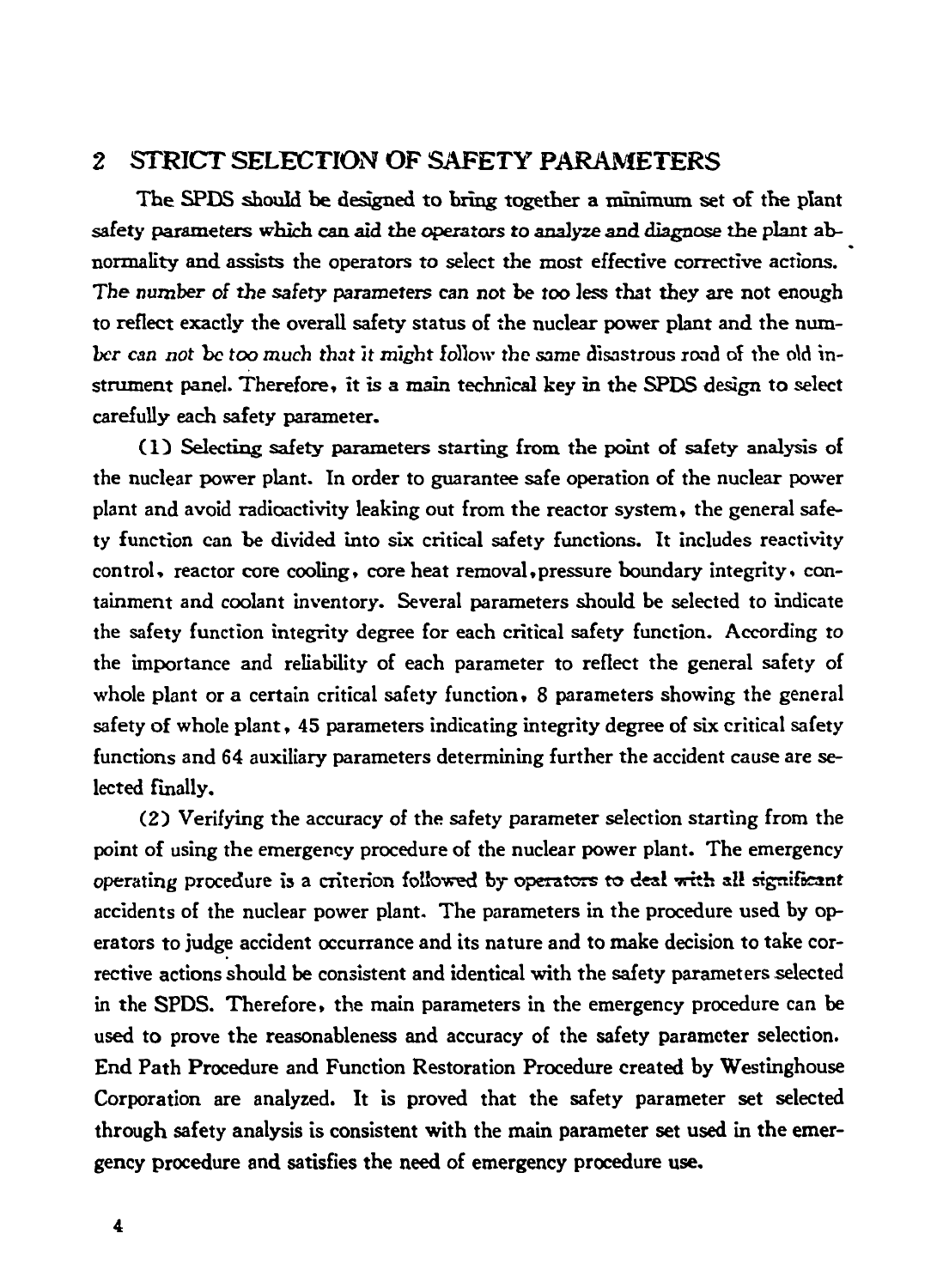# 3 EXPLICITLY ADOPTING HIERARCHICAL DISPLAY **STRUCTURE**

According to the requirement of information concentration and simple display format, it is obvious that too many parameters can not be displayed in a picture. In fact, the amount of the parameters related with plant safety is quite big. It is not possible definitely to fully present the overall safety status of whole plant with a picture. In order to solve this contradiction, a hierarchical display structure is adopted. In the past, a two level display structure is used in some SPDS, but its context and complication is not very definite and clear.

Principle of hierarchical display: All safety parameters are divided into several display levels according to their importance related to the plant safety and their usage purposes; also the parameters in same level are divided into several pictures according to their inherent relations for the plant safety.

Division of display level: In our system, all pictures are divided into three levels: (1) the first level is to reflect the general safety of whole plant, amount to three pictures; (2) the second level is to reflect the integrity degree of each critical safety function, amount to six pictures;  $(3)$  the third level is to reflect the operating status of the main plant systems, amount to ten pictures.

The main picture of the fust level is an ordinary display. The second level is automatic display which can be changed automatically guided by the diagnosis result of the plant accident. All pictures including the third level can be manually selected by operator at any time.

Due to the clear definition of levels and perfect picture control method. this hierarchical display structure not only solves the contradiction that each picture must be as simple as possible but the safety context concerned by the SPDS should be as deep and broad as possible. but also can assess any plant safety parameter with a rninimum of operation actions.

# 4 APPLICATION OF HUMAN FACTOR IN THE DISPLAY FORMAT DESIGN

The design of display format should accord with the demands of human factor so that the SPDS can be accepted easily by the operators and the largest amount of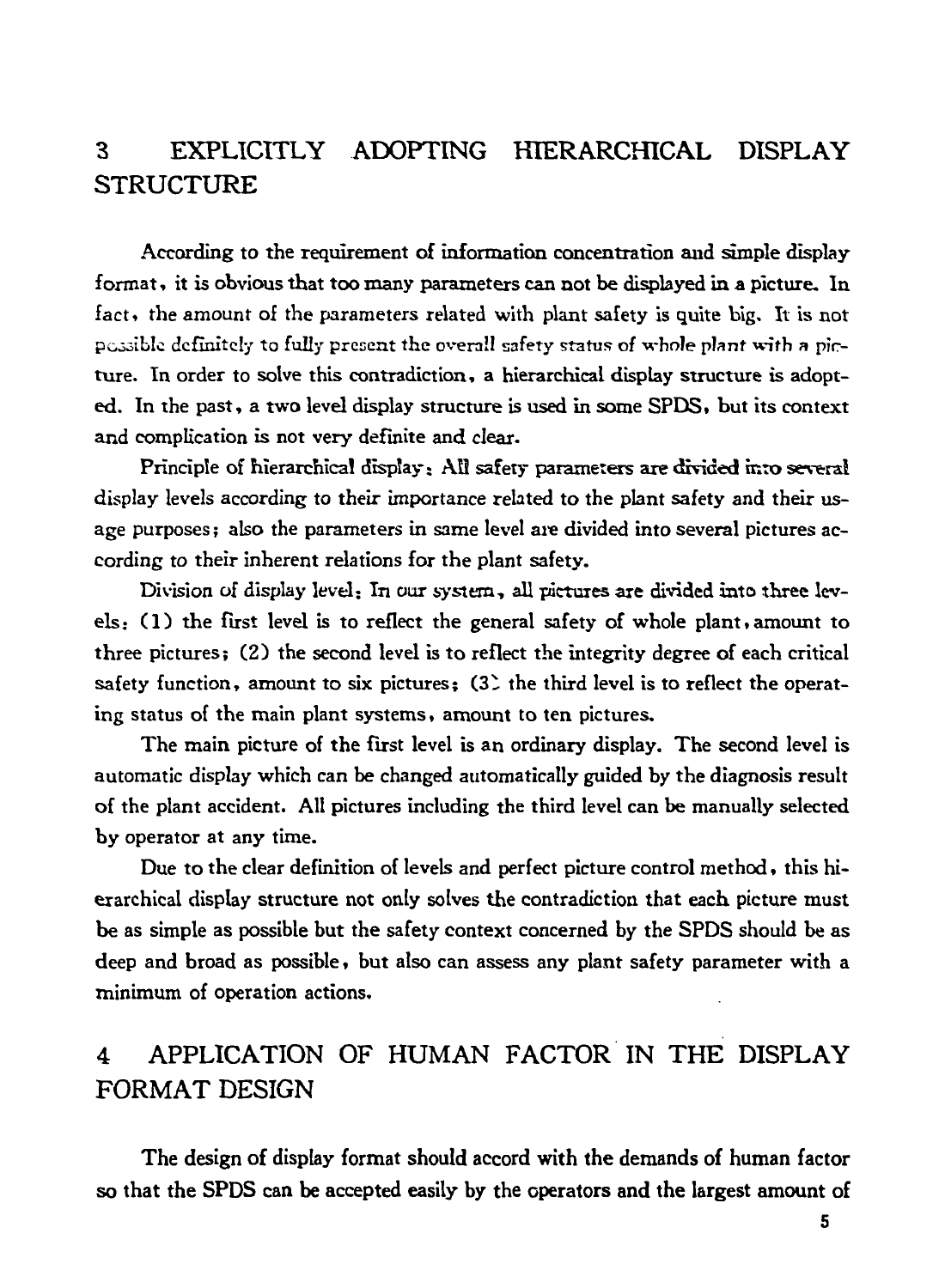information can be obtained quickly and correctly from it. During the design of this system. the following factors are considered:

 $(1)$  Whole screen is divided into three fixed areas (title area, graph display area and man-machine interface area) and two windows (astronomical time win- $\cdot$ dow and a small size of the general safety octagon window). According to the regular for people to search information, the most important parameters are placed successively in the middle, top and left side of a picture.

 $(2)$  The graph that can be dynamically changed is adopted as far as possible to reflect the change of the safety parameters,such as the change of a bar length used to show the change of a parameter value, the change of an octagon pattern used to show the change of the general safety status. because the graph information and its dynamical change has the largest possibility to attract operator's attention.

 $(3)$  CRT technology, such as various color and color changing, twinkle and sound is adopted fully so that the graph pattern is clear and its change can be easily distinguished.

(4) A convenient man-machine interactive system is provided with combination of the keyboard function and menu prompt so that any pictures of the three levels can be assessed simply and easily.

# 5 AUTOMATIC DIAGNOSIS OF THE SAFETY STATUS AND DIAGNOSIS DIVERSIFICATION

According to the design standard of the SPDS. it is required to provide only safety parameters exactly as they are. not the automatic diagnosis of the plant safety status. In order to let the SPDS to play more important role, in our system an automatic diagnosis function is added and this diagnosis criterion is diversified.

(1) Critical safety function diagnωis. This is a diagnosis directed against the safety function of the nuclear power plant. The critical safety status tree suggested firstly *by* Westinghouse Owner Group is adopted to diagnose the integrity degree of the critical safety function. Diagnosis results of each function are divided into four grades: emergency, serious deviation, abnormal and normal condition, which is presented with a red. orange. yellow and green indicator separately.

(2) Design basis accident diagnosis. This is a diagnosis directed against accident symptom. Eight parameters which are related directly to the design basis acci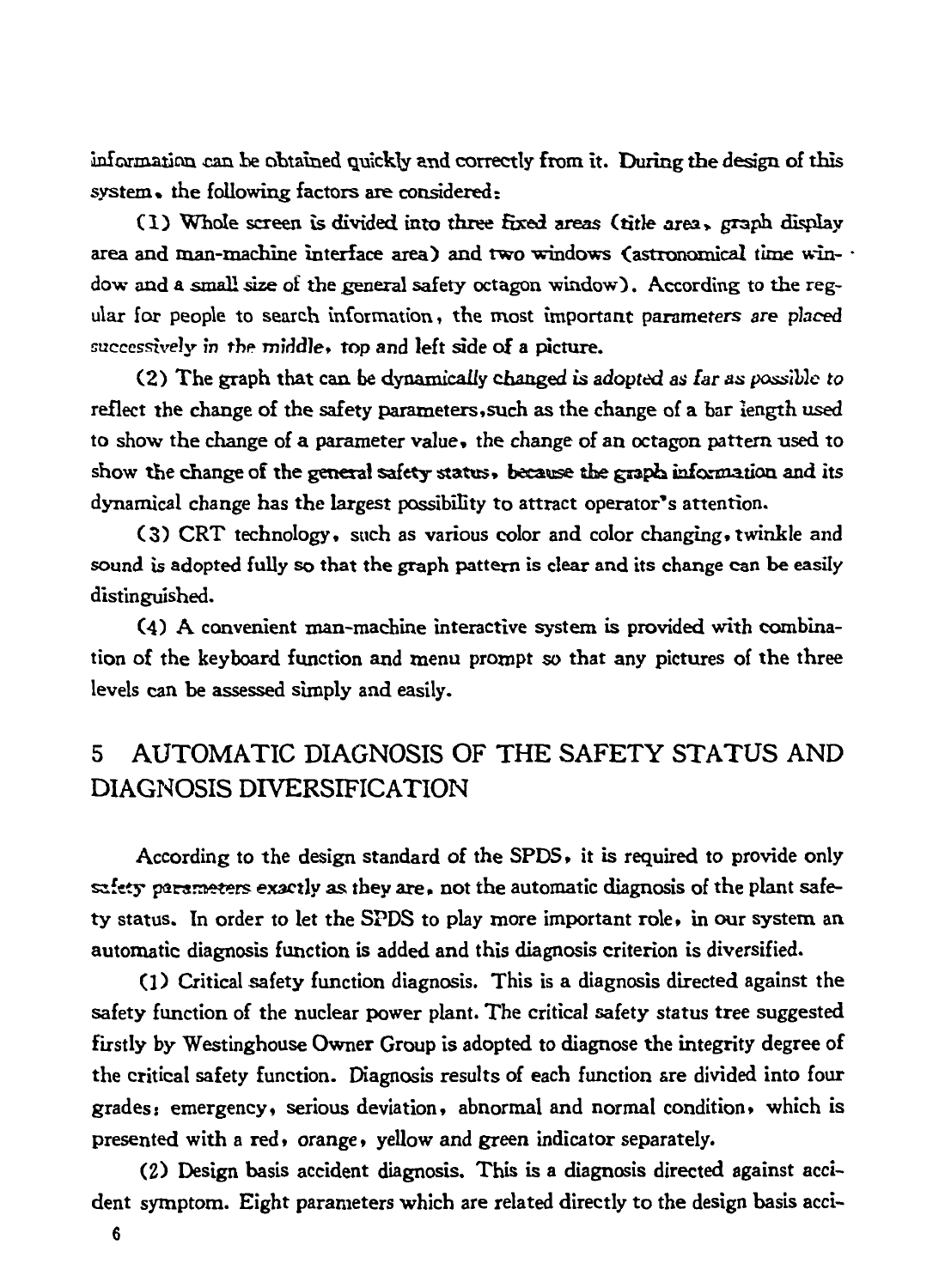dent and which values are changed sensitively following accident development are selected. An octagon consists of this eight parameters and its eight-diagonal lines are taken as eight parameter coordinate axes. When the plant is in a safe condition. the octagon consisted by eight selected parameters is a regular octagon. If any design basis accident occurs, the octagon will be distorted into an irregular octagon due to deviation of any parameter from the normal range.

The diagnoses oriented to the critical safety function and oriented to the design hasts accident are started from two different points of view but they are complement each other. Diagnosis diversification and their cross check each other is very useful to guarantee reliability and accuracy of diagnosis result.

### EXTENSION OF USE SCOPE OF THE SPDS 6

In general, the SPDS is used mainly to monitor the safety status of the nuclear power plant after reactor trip, because there is no problem of the plant safety function monitoring in the normal operation condition. According to our analysis, the basic method and pattern adopted in safety monitoring can be completely extended to monitor main operating parameters in the normal condition.

(1) The display and diagnosis is divided into two groups. One is for the safety parameter monitor under the plant emergency condition, another is for the normal parameter deviation monitor under the plant normal condition. According to our analysis, the safety parameters monitored under the plant emergency condition are basically consistent with the main parameters monitored underthe normal condition, only a few parameters are different. In the first display level where the number of display parameters is limited strictly, the optimum parameters of two monitors should be selected more carefully according to their particular requirements,

(2) The similar automatic diagnosis method is applied to monitor the deviation of the normal operating parameters in order to detect the abnormal phenomena which are caused by improper operator actions, operation degradation and early development of accident. Of course, the judgement criteria, parameters and setpoints selected for two monitors are different. The changing point from the normal parameter deviation monitor to the safety parameter monitor is the activation of the reactor trip or safety injection. When the monitor is changed, the judgement criterion, as well as its parameters, setpoints and parameter scales in display is changed synchronously.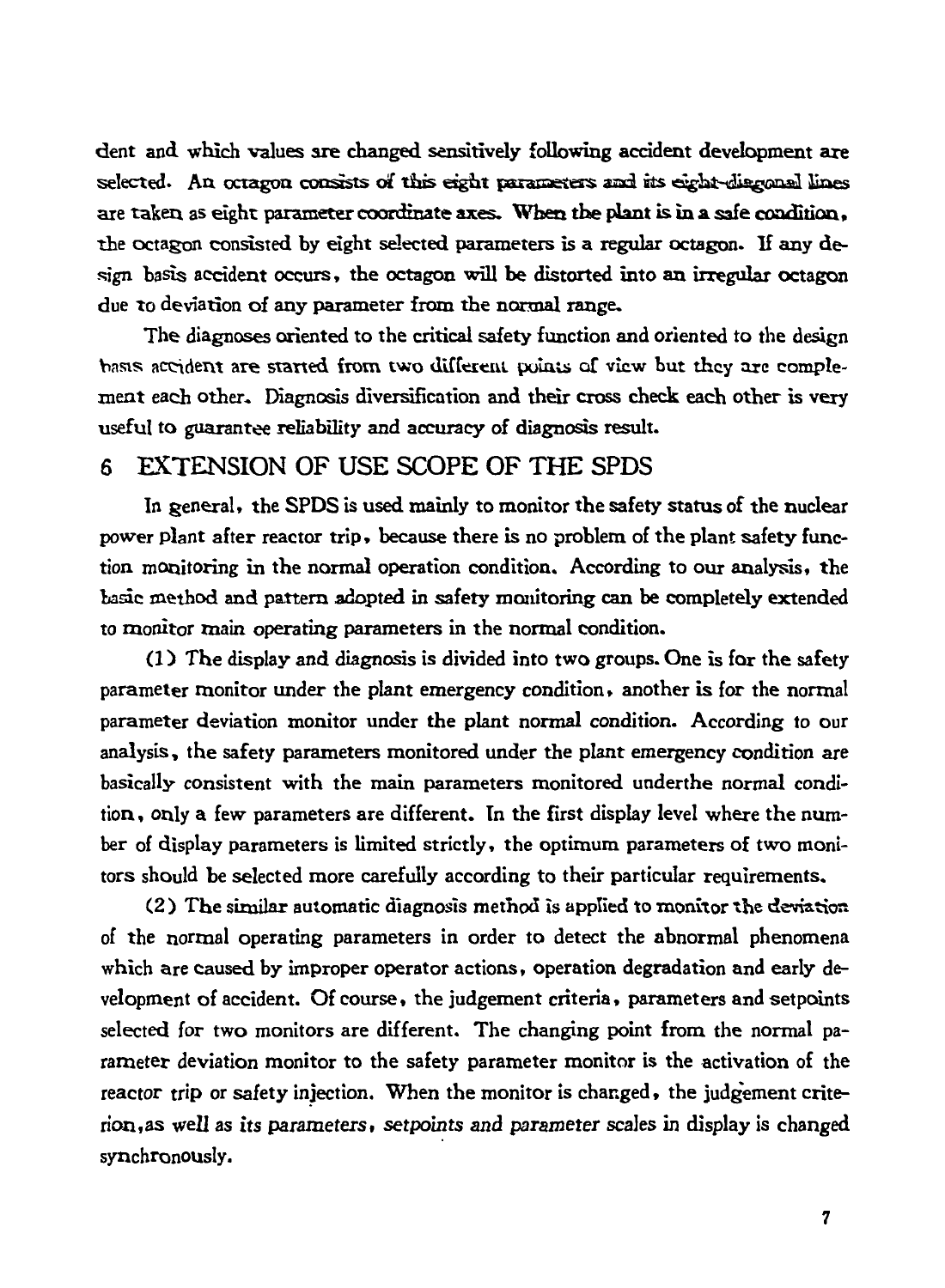### FLEXIBLE HARDWARE STRUCTURE FOR MULTIPUR- $\overline{7}$ POSE USE

In order to meet the both requirements of adding a SPDS simulation system in the simulator of Beijing Nuclear Power Plant Simulation Training Center and producing the project evaluation of a SPDS used in the real nuclear power plant, also considering the actual situation that a SPDS is not required to be a qualified safety system or necessary to meet the single-failure criterion, so the following hardware construction is adopted:  $(1)$  a high qualified minicomputer as the main body of the SPDS, (2) using a communication system to connect the SPDS with its monitored object, such as the plant system itself or the plant simulator, to obtain the safety parameters. This hardware system can meet the following applications:



(1) Using a real time data communication system to link with a plant simulator to obtain the required safety parameters from the datapool of the simulator computer, this structure can be used as a simulation system of the SPDS in a PWR simulator.

(2) Using a real time data communication system to link with a plant processing computer of a real nuclear power plant to obtain the required safety parameters from the database of this computer, this structure can be used as a real SPDS in anactual nuclear power plant.

This structure is very useful in the special situation that the plant has been put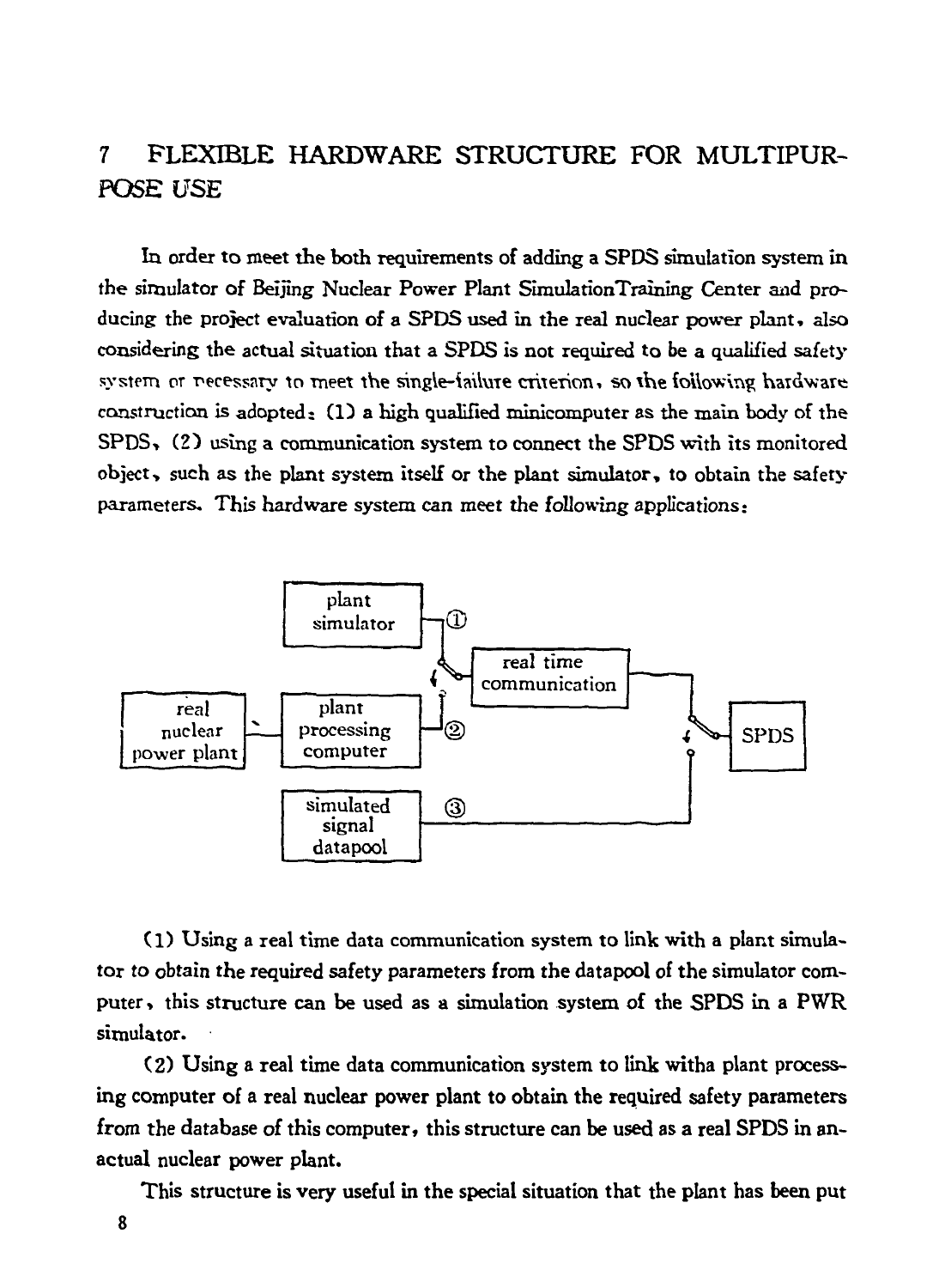to operation but the SPDS was not installed originally. It is very difficult to add a set of the sensors for the SPDS, but, in general, the plant processing computer might have those safety parameters required by the SPDS.

(3) Connecting with simulated signal datapool. this structure can be used to demonstrate the plant operation nature and SPDS function in off-line mode, unconnecting the plant simulator or the plant processing computer.

### DEVELOPMENT OF SOFTWARE UNDER MULTITASK O- $\mathbf{8}$ OPERATING SYSTEM OS/2

OS/2 is a multitask operating system used in the minicomputer PS/2 issued by IBM corporation of America in recent year. It has a more powerful system function than that of the single task operating system DOS.

Multitask: CS/2 operating system provides multitask dispatch (control), communication and protection function which can guarantee the reliable and simultaneous operation of multitask. According to function definition, the whole seftware of the SPDS is divided into five tasks such us communication, display, diagnosis, emergency procedure guide and print, in the meantime, the program in a task can be also divided into several modules according to their nature and character. Besides, several common data areas, such as dynamic operating data, historic recording data, diagnosis result data, are created for multitask shared data to carry On interactive data communication of all tasks. Therefore, whole SPDS consists of a hierarchical structure software in the building block way and a full modularization is achieved in code development. It lays a fundation to increase the efficiency of software design, to decrease the error rate of code development and to realize the extension of software structure.

Real time: All functions of the SPDS should respond the change of plant status on time. Its responsive speed should catch up with the fierce transient of the nuclear power plant. The modules related to the real time response are transmission of safety data to the common data area in the communication task, judgement of the plant status in the diagnosis task, data renewal of the dynamic parameters and man-machine interactive response in the display task. OS/2 operating system provides a powerful real time service, interrupt service and priority dispatch so that the SPDS can meet the perfect real time requirement. At present, renewal interval of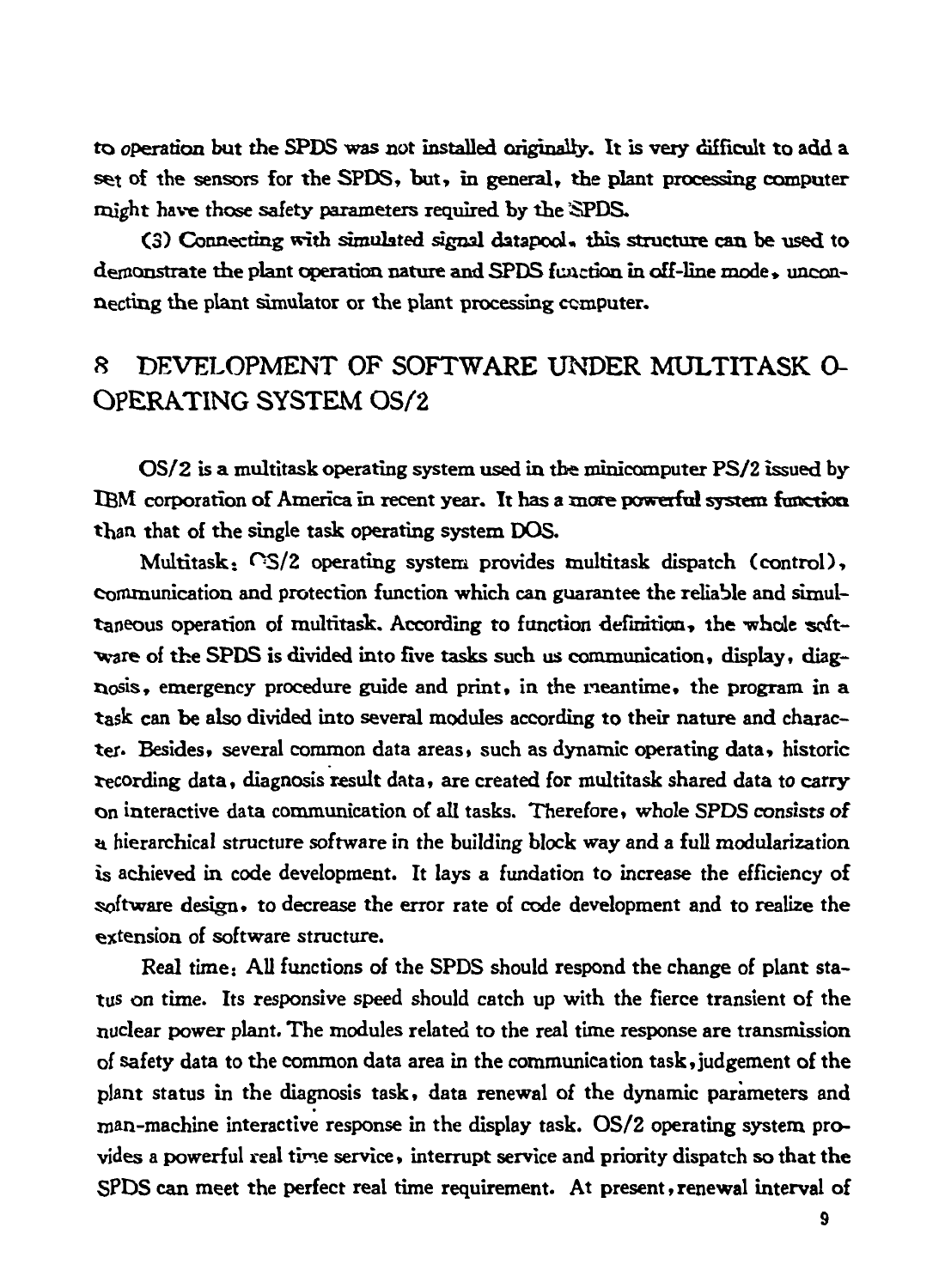the dynamic data is 4 s and the mean time of a display changing is 5 s.

### OVERALL EVALUATION OF THE SPDS USING A SIMULA-9 TOR AS TEST TOOL

The SPDS is a new conceptual safety system of the nuclear power plant. It is necessary to carry on a strict project verification and effect validation. In the past time there was not a full scale simulator so that the V&V is conducted only with a simple test method under the laboratory condition or with a long term examinution in the real nuclear power plant. Obviously, the effect of these test methods might not be very good. After the middle of the 1980s, all of advanced countries recommend the simulator as a test tool to conduct an overall evaluation of the SPDS, esp, to test the design functions of the SPDS with the plant accident manoeuvres on the simulator. The following tests have been completed and their related conclusions are drawn:

### (1) Testing of system functions

The accuracy of the safety parameter selection, The tests show that each selected safety parameter is necessary and adequate to reflect a certain kind of the plant safety function or the accident which may occur in a real nuclear power plant.

The correctness of the diagnosis function: The tests show that two dignosis criteria can judge correctly the critical safety functions and the basis design accidents separately and a cross check of their diagnosis results is useful to guarantee the diagnosis reliability.

(2) Testing of system use effect

In the simulated control room, the use effect with and without this SPDS is verified and compared. The tests show that this SPDS is very useful in assisting operators to earily find the symptom of accidents, to judge the accident nature, to select a related emergency procedure and to implement a corrective action quickly and correctly under anomalous conditions.

(3) Testing of system use efficiency

The use efficiency of the SPDS is related closely to the system integrity and man-machine interactive system performance. The tests show that the display format is consistent with the principle of human factor and this system may be accepted and understood easily by operators. The tests also show that the man-machine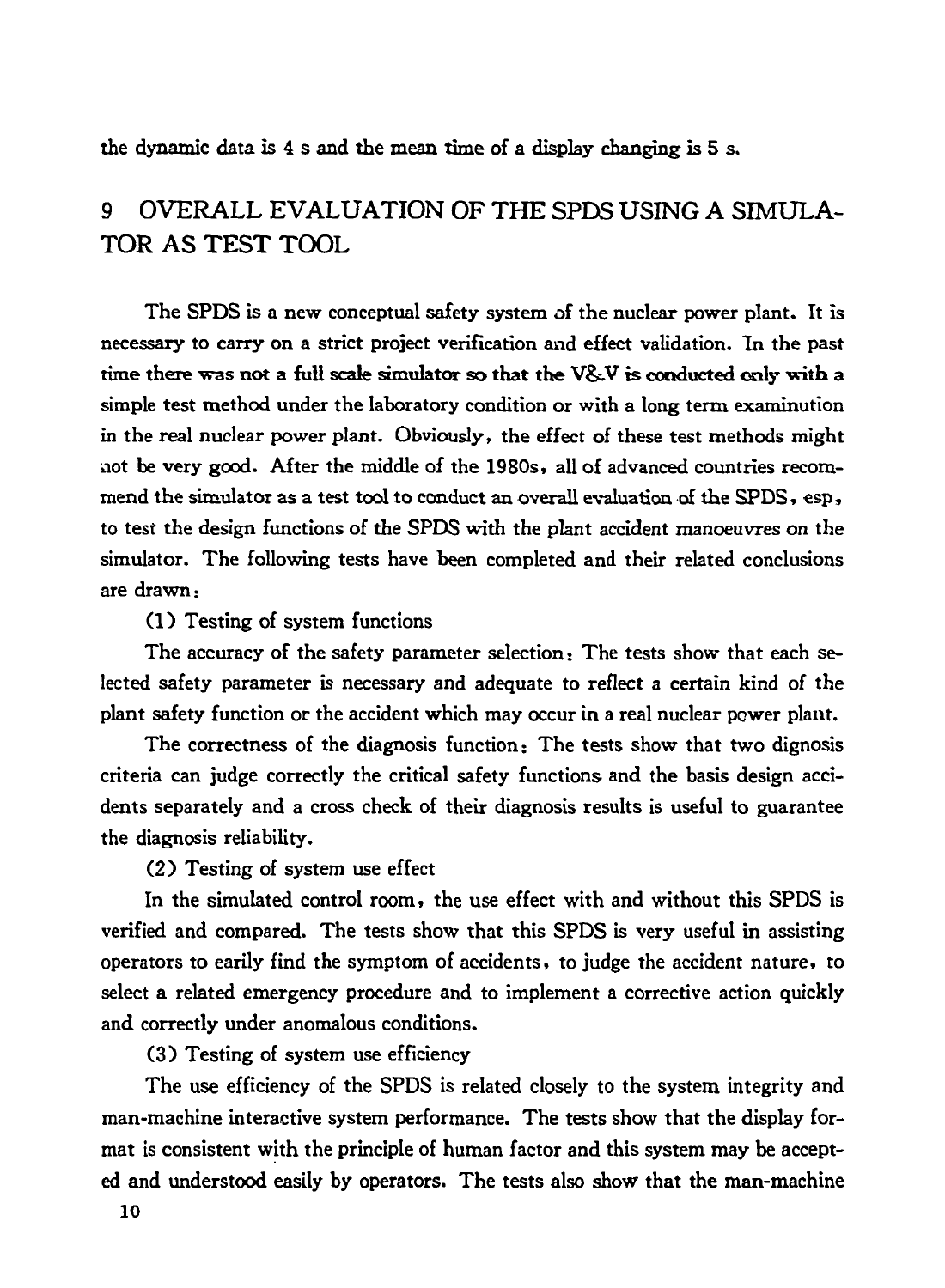interactive system is convenient and reliable to respond any operator commands to control this SPDS.  $\mathbf{L}$ 

# **ACKNOWLEDGMENT**

Give thanks to The National Nuclear Safety Commission of China and International Atomic Energy Agency for their great support to this research project.

核电厂安全参数显示系统的设计特点

原子能出版社出版 (北京 2108 信箱) 中国核情报中心排版 北京市海淀区三环快速印刷厂印刷

☆

开本 787×1092 1/16 · 印张 1 · 字数 15千字 1992年2月北京第一版·1992年2月北京第一次印刷  $\frac{\text{ISBN 7-5022-0621-3}}{\text{TL} \cdot 365}$